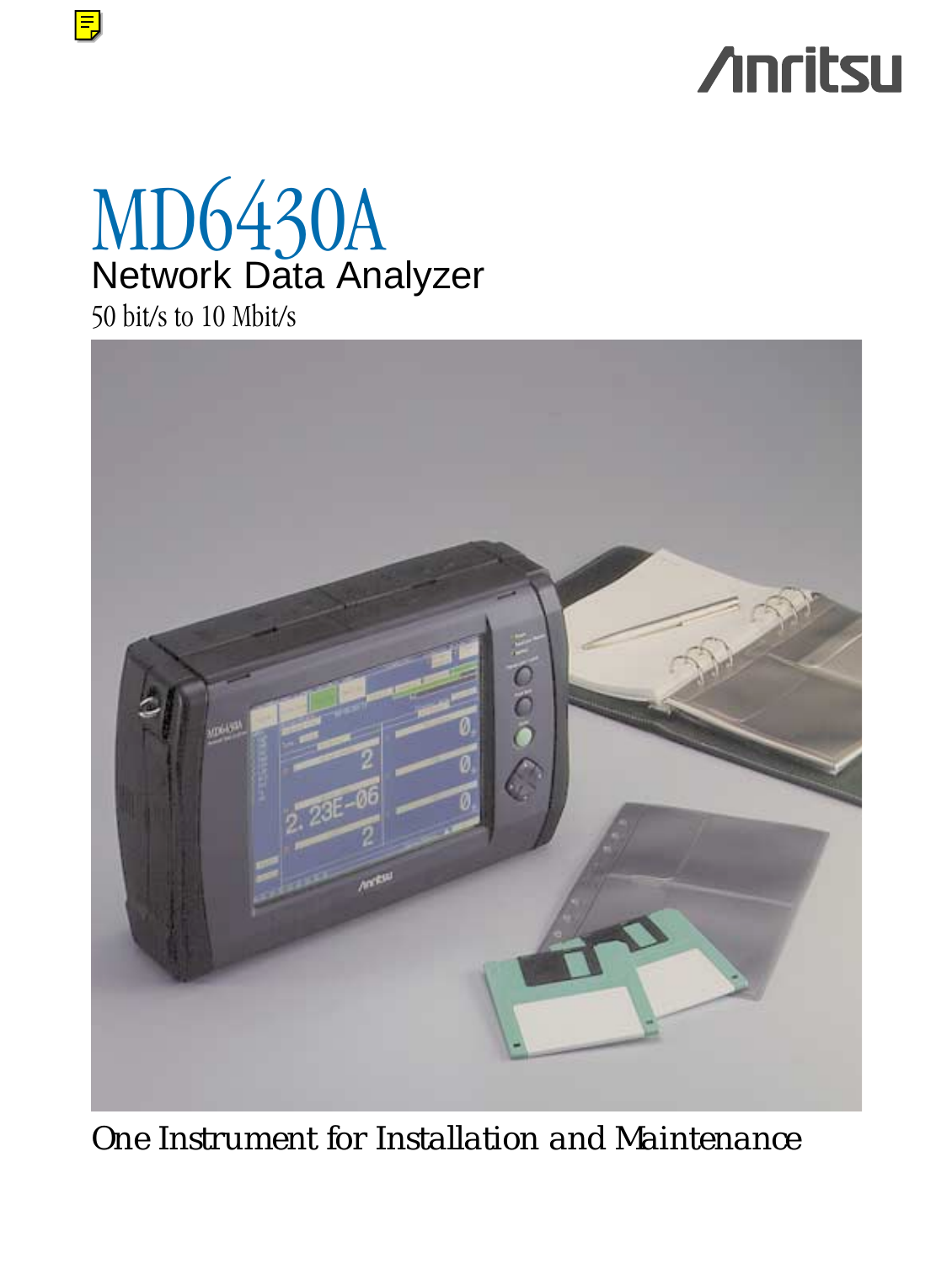# **For easy and fast Data Line Testing**

## ■ One unit supports installation and maintenance of leased lines, ISDN, **and frame relay**

■ **Single button quick test operation** 

■ Lightweight, with a battery-operated function

The MD6430A Network Data Analyzer can measure errors on 13 different interfaces from leased lines (64 kbit/s to 6.3 Mbit/s), ISDN (BRI, PRI) and V/X series interfaces, making it suitable for installation and maintenance of a variety of networks.

Measurements include bit errors, alarms, delay time, frequency, digital level measurements, user pattern send/trace, etc., all of which can be displayed on the large color LCD.

Error performance (ITU-T G.821, G.826, M.2100) is available with various pseudorandom patterns, and user patterns up to 1024 characters. Frame Relay measurement function, ISDN signaling function (option) and a simultaneous two-channel monitoring function is also provided. Single button "quick" function and touch-screen ensure easy operation. This unit offers the user sophisticated functions required for installation and maintenance in a small compact unit.



**2**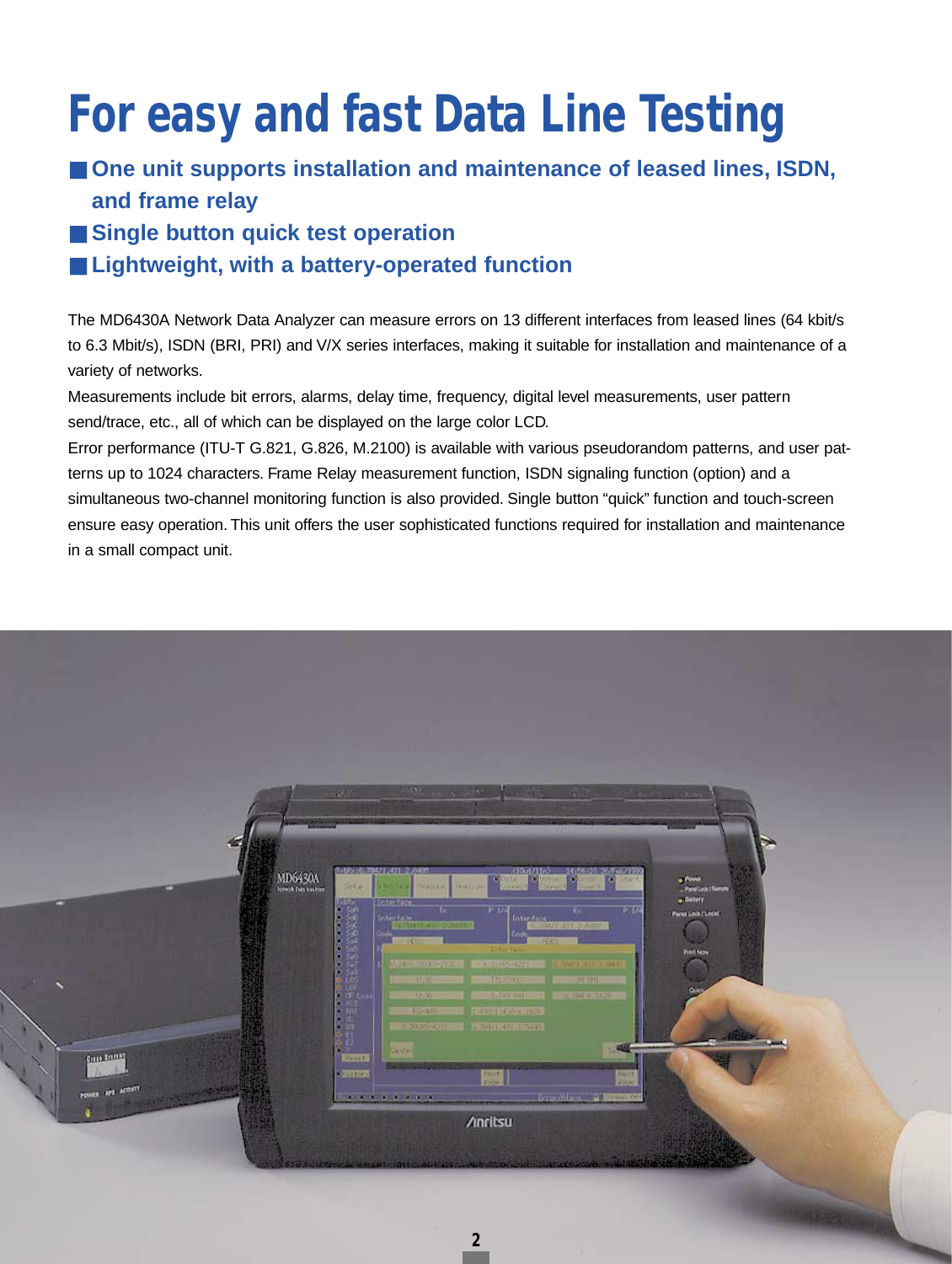### ● **Many applications ranging from low-speed modems to high-speed digital lines**

The MD6430A can evaluate the quality of lines ranging from low-speed modems to high-speed digital lines spanning 50 bit/s to 10 Mbit/s and also supports modern ISDN and frame relay protocols.

#### ● **Support for various interfaces**

The MD6430A supports G.703 64k, I.430/I-430a 192k, G.703/G.704/I.431 1.5M, 2M, 2M CMI, 6.3M, V.24/V.28, V.35, V.36, RS-449, X.20, X.21, TTL/CMOS interfaces in a number of optional interface units designed to meet customer needs.

| Units     | Interfaces                                                                                  | Uses                |
|-----------|---------------------------------------------------------------------------------------------|---------------------|
| MU643000A | G.703 64k, I.430/I430-a 192k,<br>G.704/I.431 1.5M,<br>G.704/I.431 2.0M, 2M CMI,<br>G.704 6M | Europe and<br>Japan |
| MU643000B | G.703 64k, I.430/I430-a 192k,<br>G.704/I.431 1.5M, 2M CMI,<br>G.704 6M                      | Japan               |
| MU643000C | G.703 64k, I.430/I430-a 192k,<br>G.703/G.704/I.431 2.0M                                     | Europe              |

Note: All interface units support V.24/V.28, V.35, V.36, RS-449, X.20, X.21, and TTL/CMOS.

#### ● Powerful measurement functions

Various measurements, such as error, alarm, clock slip, delay, frequency, and digital level can be performed as well as the ability to send user patterns with tracing functions.

#### ● Simultaneous error measurement of various **error parameters**

The error count (bit error, parity error, and CRC error, etc.), error rate, block error count, block error rate, clock slip count, clock slip seconds, character error count, error performance (G.821, G.826, M.2100), synchronization loss, and alarm seconds can be measured simultaneously.

#### ● **Frame relay measurements**

Frame relay network connections (conforming to PVC and ITU-T Q.933 Annex A) can be tested by the MD6430A. The user can also monitor the congestion status such as FECN, BECN, and CLLM.

## ● **Optional ISDN signaling functions (BRI, PRI)**

The unit can be connected to ISDN networks so that both voice communication and error measurement can be performed.

#### ● **Measurement between different interfaces**

Measurements can be performed between different interfaces by setting the transmitting and receiving interfaces.

#### ● **Simultaneous two-line monitoring**

Simultaneous monitoring of two lines permit error measurement to be performed on the T and R line(CRC error, code error, HDLC error, etc.) and alarm detection.

#### ● **Error data analysis and storage functions**

Error data can be collected in log or histogram formats. This data can also be stored in internal memory or on a floppy disk for later analysis.

## ● **Convenient quick functions**

Once the measurement settings are stored in internal memory, they can be recalled and displayed just by pressing the Quick key. Up to 10 setting conditions can be stored in this way.

#### ● **Touch-screen**

The touch-screen, large color LCD, and pop-up menus provide a much better GUI operating environment.

#### ● **Battery operation**

When a commercial power supply is not available, the optional battery pack provides operation for up to 3 hours, and 5 hours in power save operation.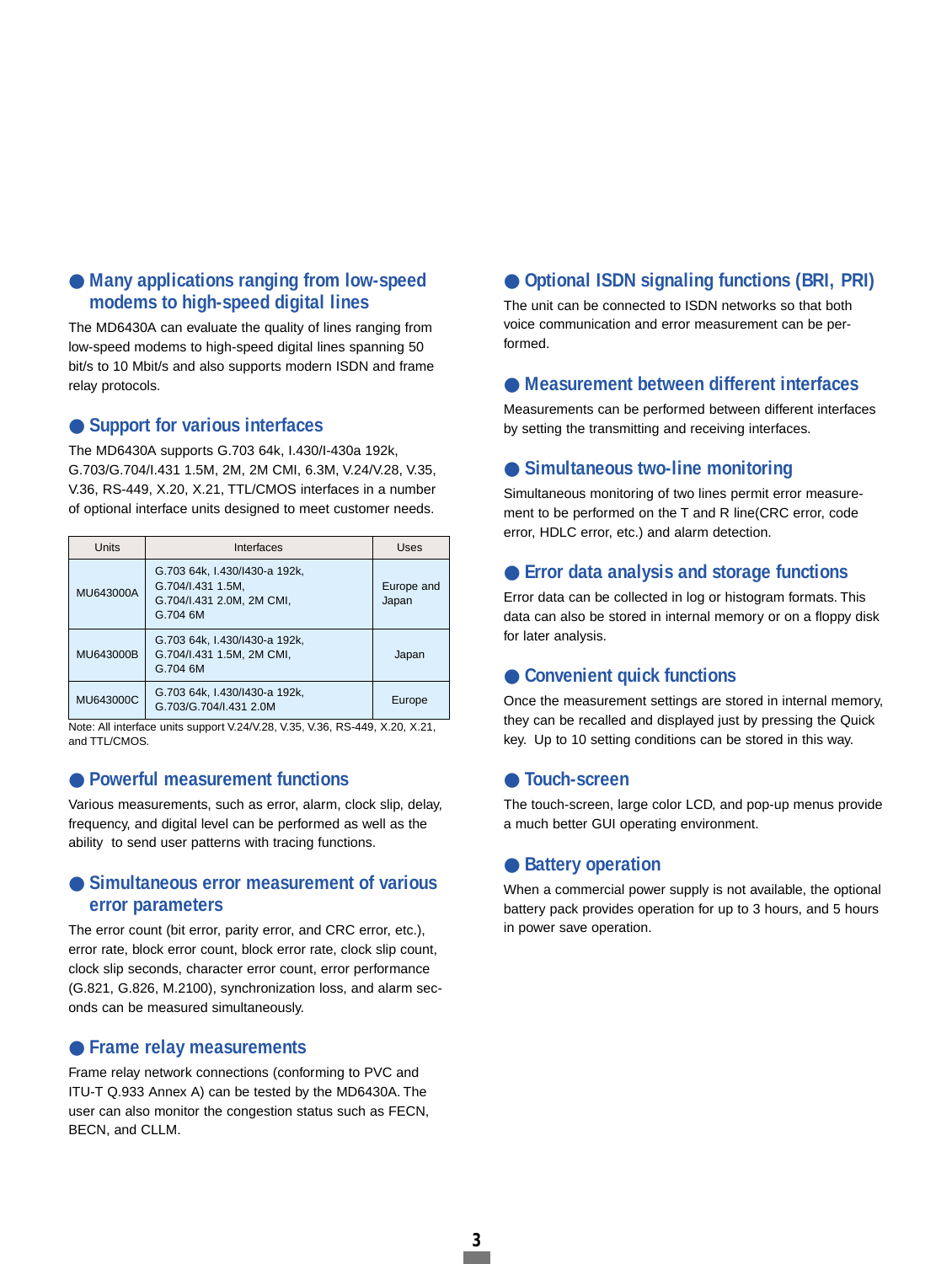

**4**  $\sim 100$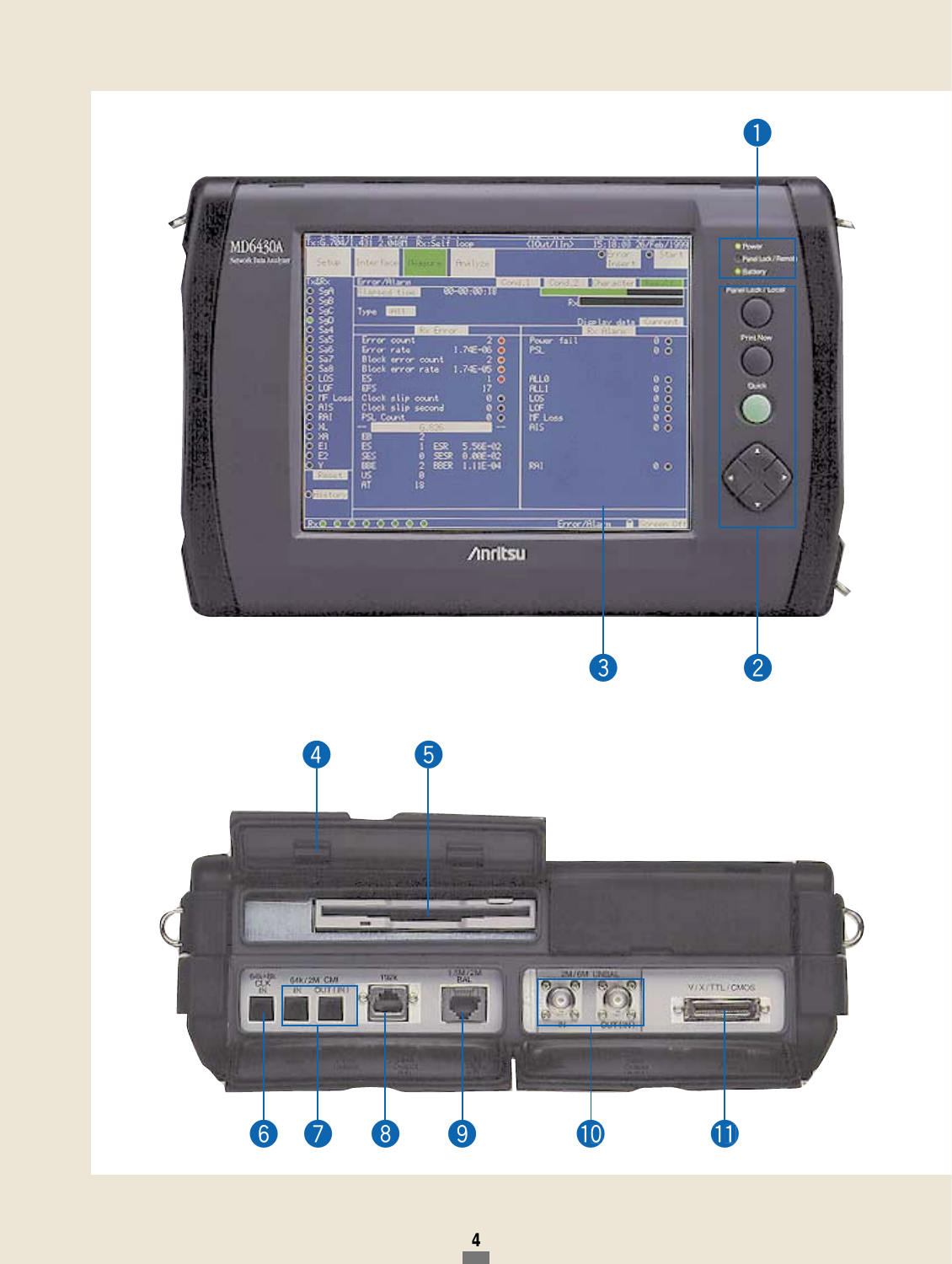- **Q** Displays power and battery conditions
- 2 For operations such as printing, access to quick operation screen (measurement condition recall screen), and scrolling display.
- **B** Most operations can be performed using this touch panel.
- 4 Touch pen holder
- **5** Floppy disk drive (for saving or reading data)
- $\bullet$  Input connector for 64k + 8k external clock
- 1/O Connector for 64k, 2M CMI interfaces
- <sup>8</sup> I/O Connector for 192k interface
- o I/O Connector for 2M BPL (BAL), 1.5M BPL (BAL) interfaces
- !0I/O Connector for 2M BPL (UNBAL), 6M BPL (UNBAL) interfaces
- **1** I/O Connector for V, X, TTL/CMOS interfaces
- <sup>2</sup> For external printer
- <sup>8</sup> RS-232C Connector
- <sup>1</sup> Contrast adjuster
- **15** Voice head set connector
- **16** Loudspeaker



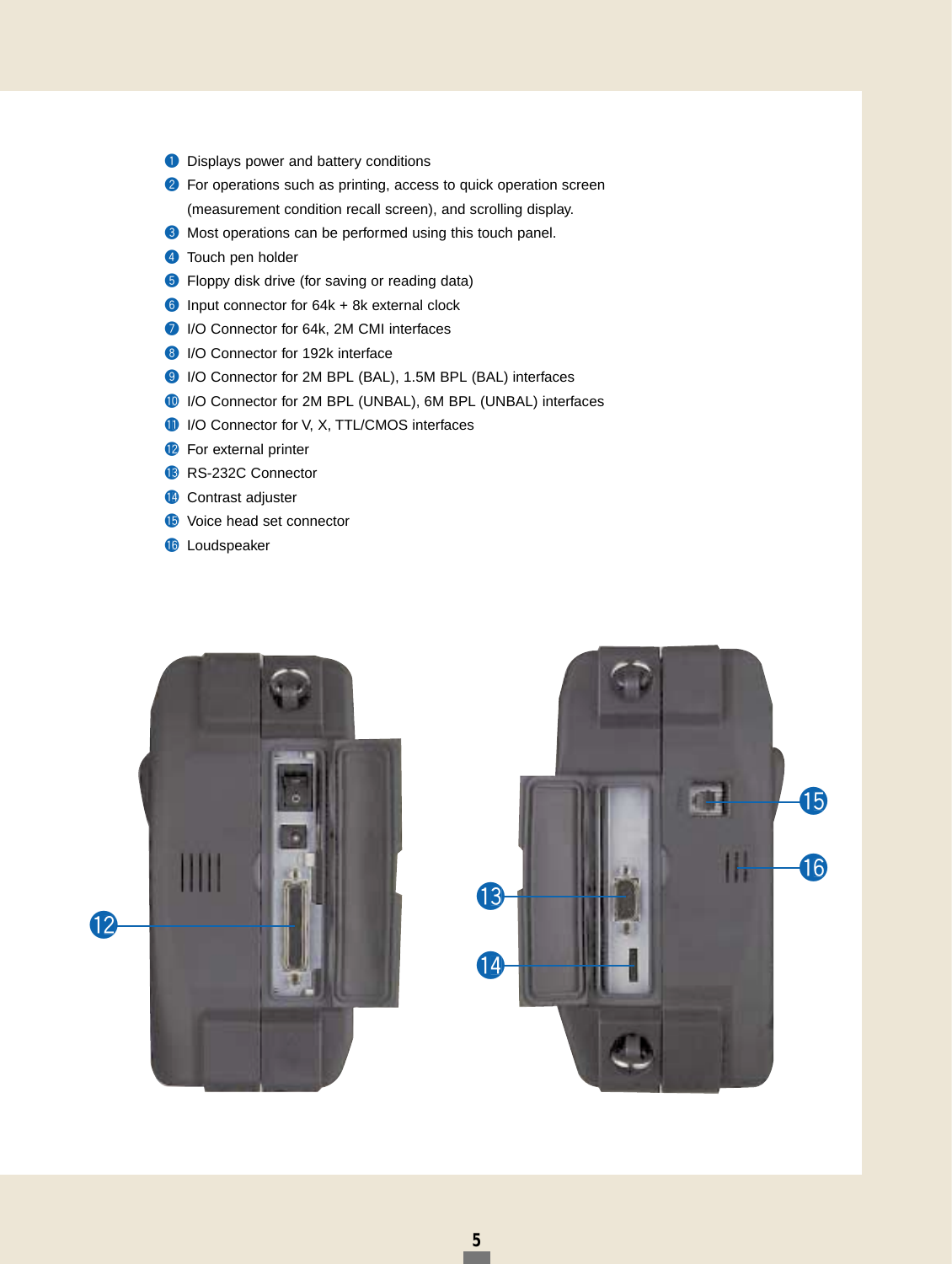## **Applications**

Several types of interfaces, including the ITU-T series, ensure connection with different measurement points. Measurement can also be performed between different interfaces.

## ● **Testing high-speed digital lines**

Back-to-back testing of high-speed digital lines can be performed using two MD6430A units via TDM-DSUs. This type of testing can also be performed by a single MD6430A using a loopback at the far end.



Unit testing from both ends can be performed by connecting the MD6430A to the line multiplexer high-speed interface at one end, and the MP1570A SONET/SDH/PDH/ATM Analyzer to the line multiplexer SDH interface at the other end. (MUX/DEMUX can be tested too.)



## ● **Testing frame relay network lines**

Back-to-back testing of frame relay network lines can be performed using two MD6430A units via DSUs. This testing is also possible using one unit and loopback inside the frame relay network.



## ● Line multiplexer unit testing

Unit testing from both ends can be performed by connecting the MD6430A to the line multiplexer terminal interface at one end and to the high-speed interface at the other end. (MUX/DEMUX can be tested using one unit.)



## ● **Testing ISDN public lines**

ISDN public telephone lines can be tested using two MD6430A units via DSUs. Individual BRI or PRI channels can be tested.



Testing of ISDN public lines is also possible using one MD6430A by transmitting signals to itself and looping back via the receiver side channel.

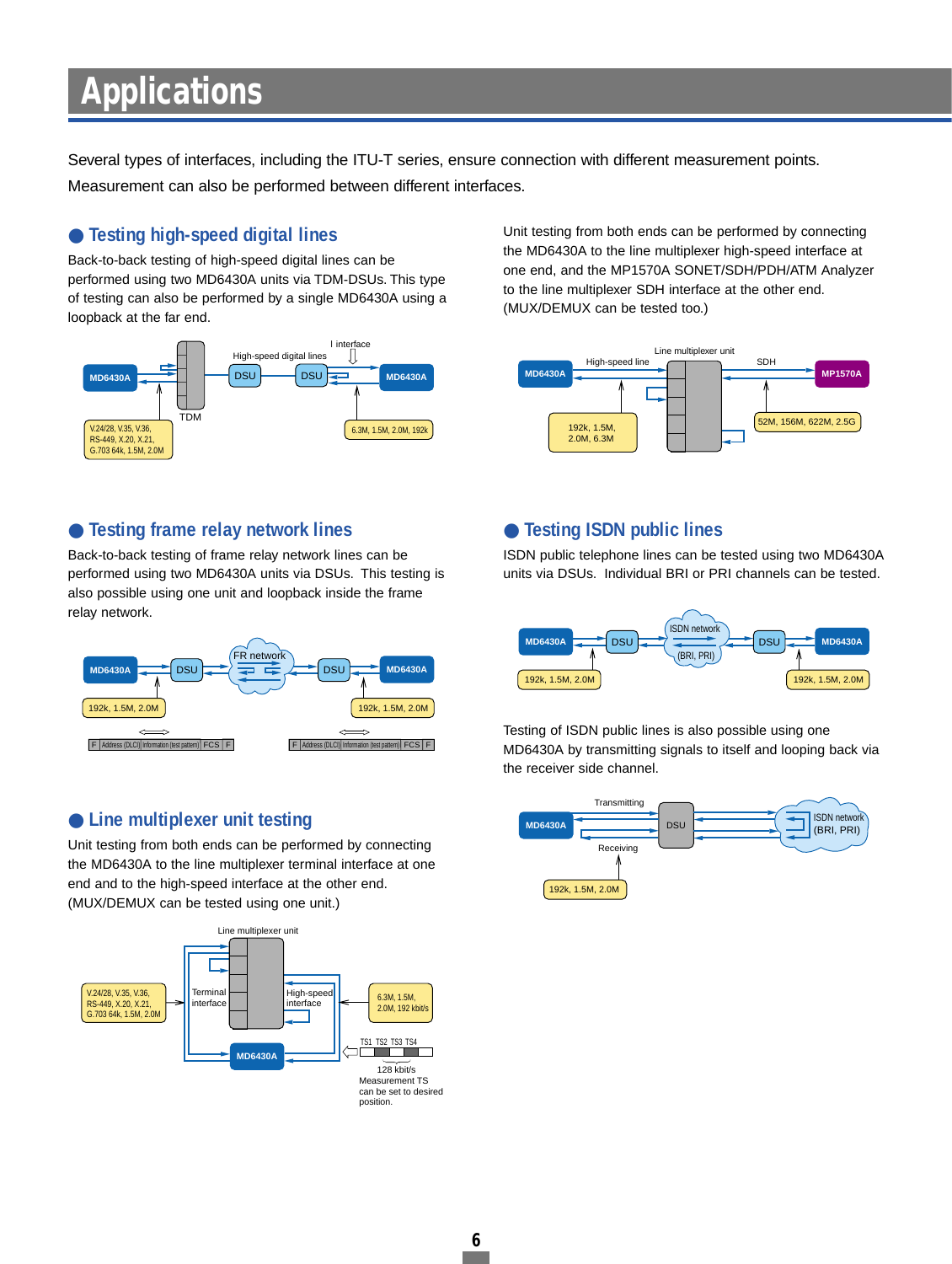## ● **Full range of error measurement screens**

Various measurement items can be displayed simultaneously for error count, error rate, block error count, clock slip count, character error count, error performance (G.821, G.826, M.2100), HDLC error (bad frame, abort frame), and various types of alarm. The user can select the desired items and can display them using the zoom function.



## ● **Supports frame relay measurements**

Specific DLCI connections can be checked. PVC status checking procedures are supported.



Frame relay measurement sequence



## ● **Substantial analysis functions**

Error status and alarm condition can be logged and displayed as histograms. The received data can also be captured.



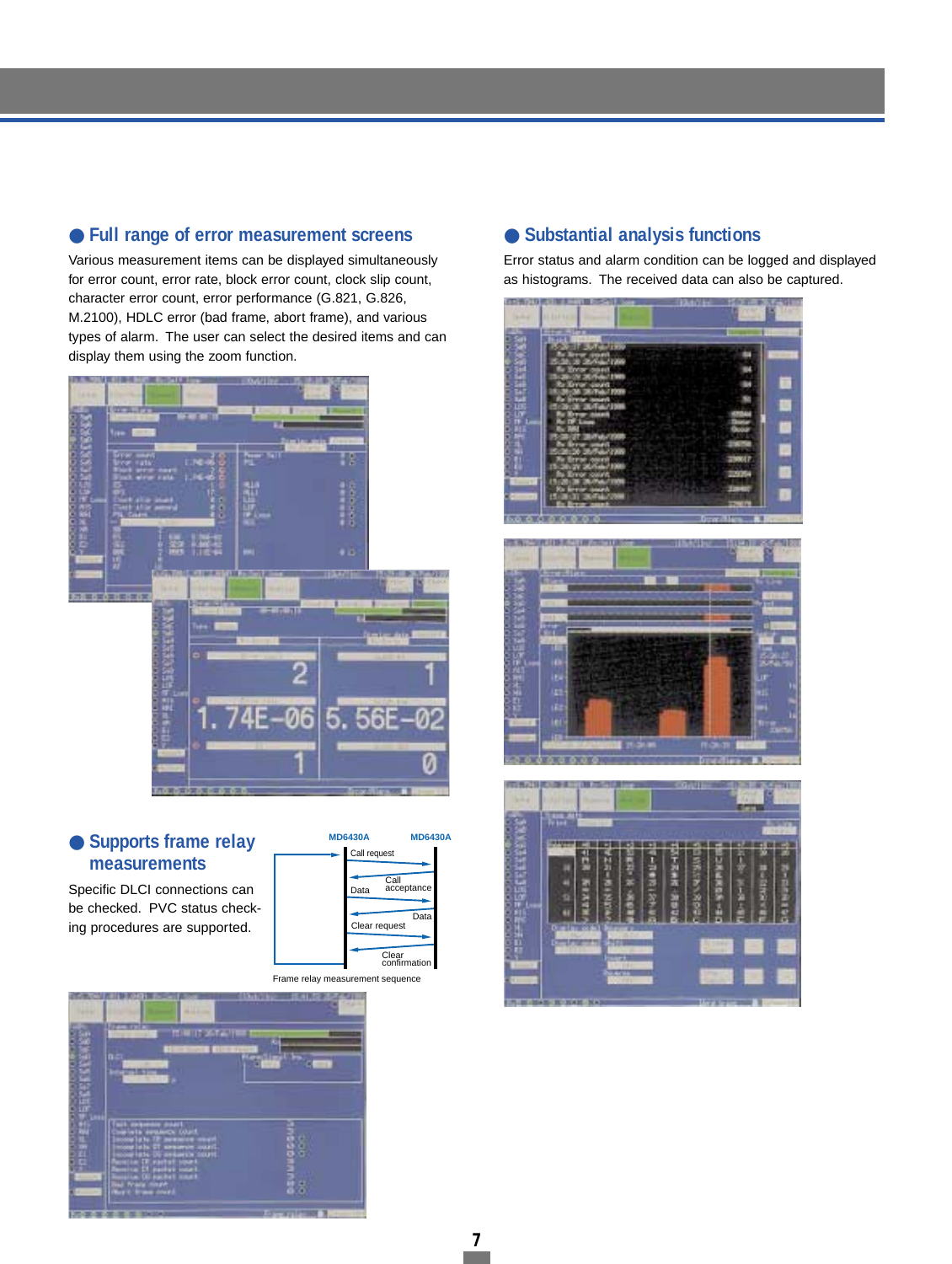

● **Supports ISDN networks (BRI, PRI)** 

The unit can be connected to the ISDN public telephone net-

## ● **Simultaneous monitoring of T and R lines**

Error measurement of two lines (T and R lines) can be done simultaneously by using the MD6430A in the dual input mode.





## ● **Voice channel function**

The CODEC function permits voice communications over a specified channel. Simultaneous voice communications and measurements are possible.



## ● **Easy operation**

The touch-screen and pop-up menus are quick and userfriendly, making operation easy for all levels of expertise.

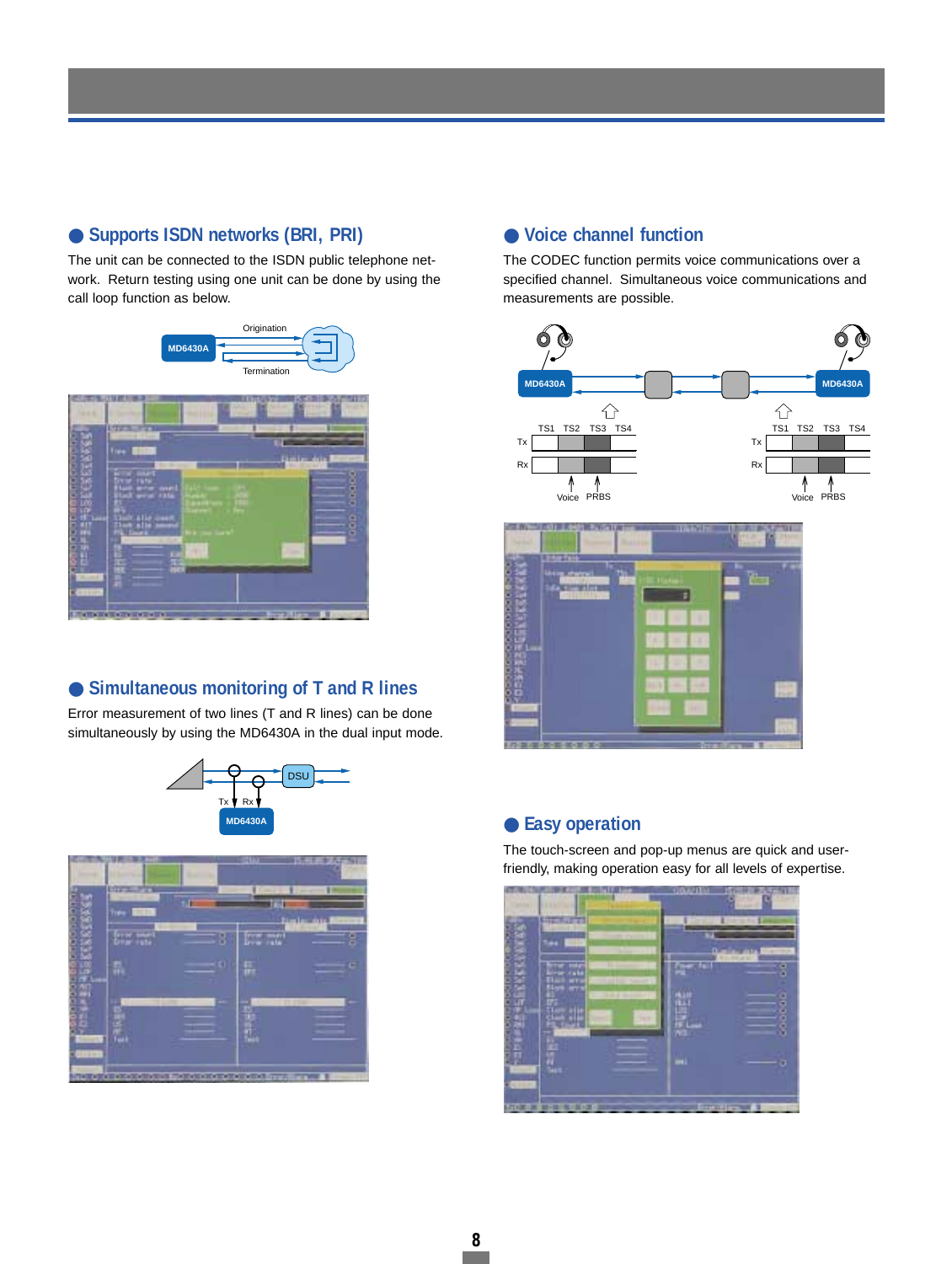## **Specifications**

| Interface                  | High speed: G.703 64k, I.430/1430-a 192k, G.703/G.704/I.431 1.5M <sup>*1, *2</sup> , G.703/G.704/I.431 2.0M <sup>*1, *3</sup> , 2M CMI <sup>*1, *2</sup> ,<br>G.703/G.704 $6M^{*1}$ , $*2$ (2-wire simultaneous monitoring)                         |  |  |  |
|----------------------------|-----------------------------------------------------------------------------------------------------------------------------------------------------------------------------------------------------------------------------------------------------|--|--|--|
|                            | Low speed: V.24/V.28, V.35, V.36, RS-449, X.20, X.21, TTL/CMOS (Send/receive simultaneous monitoring)                                                                                                                                               |  |  |  |
| Clock                      | Internal clock: 64 kbit/s, 1.544 Mbit/s <sup>*1, *2</sup> , 2.048 Mbit/s, 6.312 Mbit/s <sup>*1, *2</sup> (accuracy $\leq \pm 5$ ppm)                                                                                                                |  |  |  |
| (high-speed interface)     | External clock: 64k + 8k or slave sync to received data (slave oscillation range: $\leq \pm 100$ ppm)                                                                                                                                               |  |  |  |
| G.703 64k clock mode       | Centralized clock, codirectional clock                                                                                                                                                                                                              |  |  |  |
|                            | G.703 64k: AMI                                                                                                                                                                                                                                      |  |  |  |
|                            | I.430/I430-a 192k: AMI                                                                                                                                                                                                                              |  |  |  |
| Code law                   | G.703/G.704/I.431 1.5M: AMI/B8ZS*1, *2                                                                                                                                                                                                              |  |  |  |
| (high-speed interface)     | G.703/G.704/I.431 2.0M: AMI/HDB3*1, *3                                                                                                                                                                                                              |  |  |  |
|                            | 2M CMI: CMI                                                                                                                                                                                                                                         |  |  |  |
|                            | G.703/G.704 6M:B8ZS*1, *2                                                                                                                                                                                                                           |  |  |  |
| Impedance                  | 64k: 110 Ω/HIGH, 192k: 50/100 Ω/HIGH, 1.5M:100 Ω/HIGH, 2 M:75/120 Ω/HIGH, 2M CMI: 110 Ω/HIGH, 6M: 75 Ω/HIGH                                                                                                                                         |  |  |  |
|                            | G.704/1.431 1.5M <sup>*1, *2</sup> : 12MFP (G.704), 24MFP (G.704), 24MFP (NTT), unframe                                                                                                                                                             |  |  |  |
| Frames                     | G.704/I.431 2.0M*1, *3: 16MFP (30B + D), 16MFP (31B), 2MFP (30B + D), 2MFP (31B), Unframe                                                                                                                                                           |  |  |  |
| (high-speed interface)     | 2M CMI <sup>*1, *2</sup> : PBX (TTC), CRV, ST (send only), unframe                                                                                                                                                                                  |  |  |  |
|                            | G.704 6M <sup>*1, *2</sup> : 4MFP (G.704), unframe                                                                                                                                                                                                  |  |  |  |
|                            | 64k x n: 64 to 6272 kbit/s (n =1 to $98*4$ , sequential or mixed configuration may be selected.)                                                                                                                                                    |  |  |  |
|                            | 56k (1-7) x n: 56 to 5488 kbit/s (n =1 to 98 <sup>*4</sup> )                                                                                                                                                                                        |  |  |  |
| Data bit rate              | 56k (2-8) x n: 56 to 5488 kbit/s (n = 1 to 98 <sup>*4</sup> )                                                                                                                                                                                       |  |  |  |
| (high-speed interface)     | 8k x n: 8, 16, 32 kbit/s                                                                                                                                                                                                                            |  |  |  |
|                            | 2.4k x n: 2.4 to 48 kbit/s ( $n = 1$ to 20, sequential or mixed configuration may be selected for X.50 20 multiframe.)                                                                                                                              |  |  |  |
|                            | 0.6k x n: 0.6 to 48 kbit/s ( $n = 1$ to 80, sequential or mixed configuration may be selected for X.50 80 multiframe.)                                                                                                                              |  |  |  |
|                            | Others: Signaling, 1.544 Mbit/s                                                                                                                                                                                                                     |  |  |  |
|                            | Internal clock                                                                                                                                                                                                                                      |  |  |  |
|                            | Sync (ST1): 50 bit/s to 10 Mbit/s (5 bit/s steps. However, V.24/V.28 and X.20 up to 200 kbit/s)                                                                                                                                                     |  |  |  |
| Send clock                 | Async: 50, 75, 100, 110, 150, 200, 256, 300, 400, 500, 512, 600, 768, 800, 1k, 1.2k, 1.6k, 1.8k, 2k, 2.4k, 2.56k, 3k, 3.2k,<br>3.6k, 4.8k, 7.2k, 8k, 9.6k, 12k, 12.8k, 14.4k, 16k, 16.8k, 19.2k, 28.8k, 32k, 38.4k, 46k, 48k, 50k, 56k, 56.6k, 64k, |  |  |  |
| (low-speed interface)      | 72k, 76.8k, 115.2k (bit/s)                                                                                                                                                                                                                          |  |  |  |
|                            | Self oscillation accuracy: ≤±5 ppm                                                                                                                                                                                                                  |  |  |  |
|                            | External clock (ST2, RT): Frequency for each interface of 50 to 10 Mbit/s (ST2 may be inverted.)                                                                                                                                                    |  |  |  |
|                            | External clock (RT): Frequency for each interface of 50 to 10 Mbit/s (May be inverted)                                                                                                                                                              |  |  |  |
| Receive clock              | Internal clock (Async):                                                                                                                                                                                                                             |  |  |  |
| (low-speed interface)      | 50, 75, 100, 110, 150, 200, 256, 300, 400, 500, 512, 600, 768, 800, 1k, 1.2k, 1.6k, 1.8k, 2k, 2.4k, 2.56k, 3k, 3.2k, 3.6k,                                                                                                                          |  |  |  |
|                            | 4.8k, 7.2k, 8k, 9.6k, 12k, 12.8k, 14.4k, 16k, 16.8k, 19.2k, 28.8k, 32k, 38.4k, 46k, 48k, 50k, 56k, 56.6k, 64k, 72k, 76.8k,                                                                                                                          |  |  |  |
|                            | 115.2k (bit/s)                                                                                                                                                                                                                                      |  |  |  |
|                            | Pseudorandom pattern: PRBS 6, 7, 9, 11, 15, 19, 20, 23, RPRBS 20 (reversed PRBS20), QRSS, positive/negative logic                                                                                                                                   |  |  |  |
| Error measurement pattern  | Programmable pattern: 8 bit repetitive (start-stop sync: 5 to 8 bits)                                                                                                                                                                               |  |  |  |
|                            | Code pattern: 1:1, ALL 1, ALL 0                                                                                                                                                                                                                     |  |  |  |
|                            | User pattern: 1 to 1024 characters (1 character steps), for character error measurement                                                                                                                                                             |  |  |  |
| Send pattern               | User pattern: 1 to 128 kbyte                                                                                                                                                                                                                        |  |  |  |
|                            | Error type: bit, bit + code, code                                                                                                                                                                                                                   |  |  |  |
|                            | Insertion types                                                                                                                                                                                                                                     |  |  |  |
| Error insertion            | Single: 1 bit error inserted each time insert button pressed<br>Repeat: 1 bit error inserted each second                                                                                                                                            |  |  |  |
|                            |                                                                                                                                                                                                                                                     |  |  |  |
|                            | Cyclic: 2.5E-1 to 1.7E-7<br>Start bit length: 1 bit                                                                                                                                                                                                 |  |  |  |
|                            | Stop bit length: 1, 1.5, 2 bits                                                                                                                                                                                                                     |  |  |  |
| Start-stop synchronization | Data length: 5, 6, 7, 8 bits                                                                                                                                                                                                                        |  |  |  |
|                            | Parity: None, odd, even                                                                                                                                                                                                                             |  |  |  |
|                            |                                                                                                                                                                                                                                                     |  |  |  |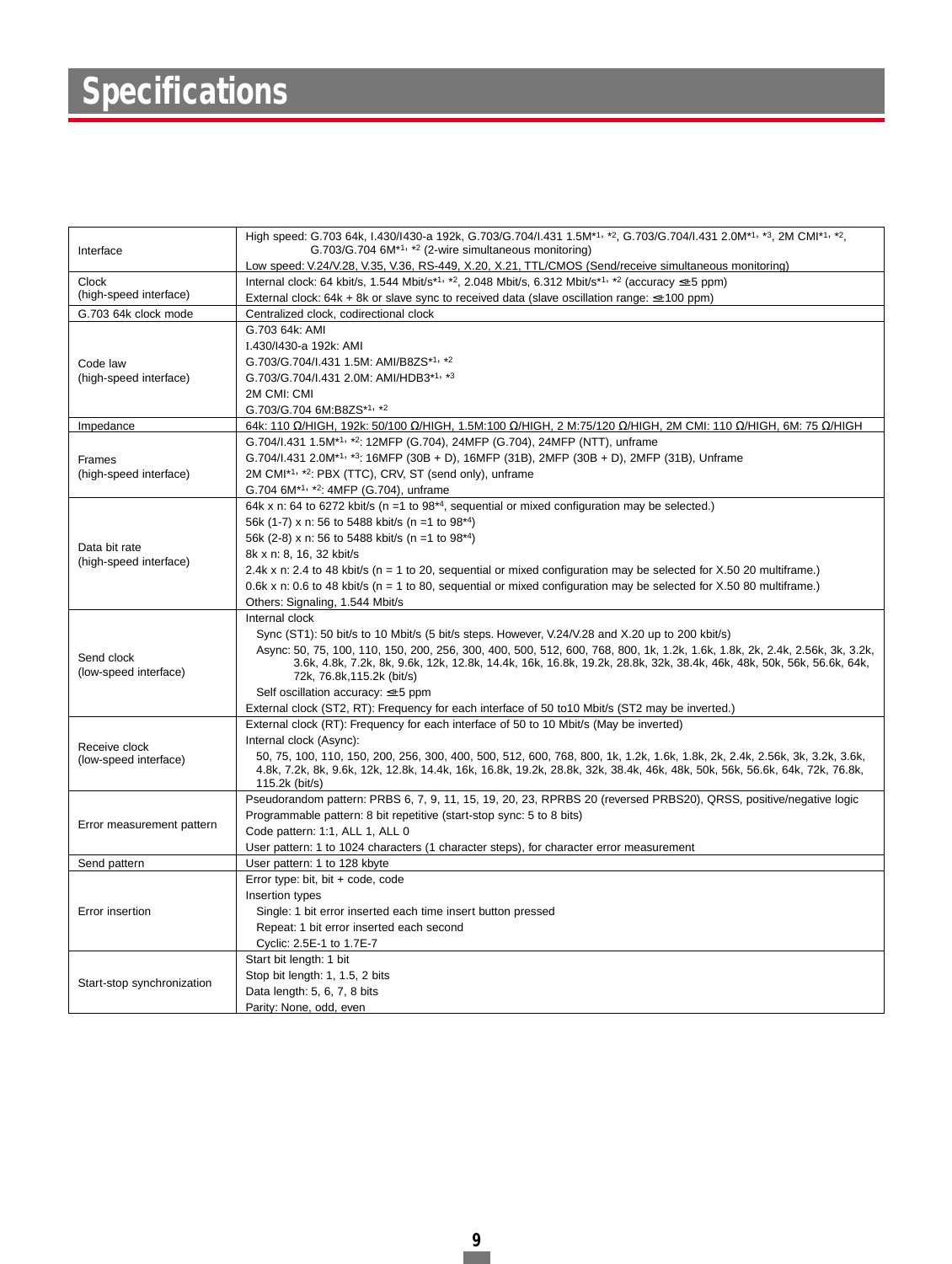|                                             | Detected errors: Bit, code, parity, CRC, frame, character                                                                |  |  |
|---------------------------------------------|--------------------------------------------------------------------------------------------------------------------------|--|--|
|                                             | Measurements:                                                                                                            |  |  |
|                                             | Error count, error rate, block error count, block error rate, ES, EFS, clock slip, clock slip seconds, pattern sync loss |  |  |
|                                             | count/time, frame sync loss time, alarm time, signal loss time, AC power loss time                                       |  |  |
|                                             | Error performance: G.821, G.826, M.2100                                                                                  |  |  |
| Error/alarm measurement                     | Measurement modes                                                                                                        |  |  |
|                                             | Single: 1 s to 99 d 23 h 59 min 59 s                                                                                     |  |  |
|                                             | Repeat: 1 s to 99 d 23 h 59 min 59 s                                                                                     |  |  |
|                                             | Manual: 1 y max.                                                                                                         |  |  |
|                                             | Measurement range                                                                                                        |  |  |
|                                             | Error rate: 1.00E-15 to 1.00E00, Error count: 0 to 9.99E15                                                               |  |  |
|                                             | Trace byte count: 1 Mbit max.                                                                                            |  |  |
| Pattern trace                               | Trace start trigger: Manual, code detect                                                                                 |  |  |
|                                             | Trace stop trigger: Manual, code detect, code mismatch detect, trace byte count                                          |  |  |
|                                             | Trigger detect delay: 0 to 8,000 bytes                                                                                   |  |  |
| Frequency measurement                       | Measurement range: DC to 10 MHz, Accuracy: $\leq$ (±5 ppm ±1 digit)                                                      |  |  |
| Delay time measurement<br>(Sync. mode only) | Measurement range: 0 to 16 s (0.001 ms steps)                                                                            |  |  |
|                                             | Measurement items: Correct test packet count, lost test packet count, HDLC bad frame count, HDLC abort frame count       |  |  |
|                                             | PVC connect confirmation test: To MD6430A or circuit loopback test (Conforms to ITU-T Q.933 Annex A)                     |  |  |
| Frame relay measurement                     | DLCI: 16 to 991 (1 steps)                                                                                                |  |  |
|                                             | Test packet send interval time: 5 to 30 s (1 s steps)                                                                    |  |  |
|                                             | Traffic congestion status monitoring: BECN, FECN, CLLM message detection (Conforms to ITU-T Q.922 Annex A)               |  |  |
|                                             | Code law: A-law, µ-law                                                                                                   |  |  |
| Digital level measurement                   | Measurement range: -60 to +3 dBm (0.1 dBm steps)                                                                         |  |  |
|                                             | Send pattern: 0 dBm, 1 kHz pattern (Conforms to ITU-T G.711)                                                             |  |  |
| ISDN calling/called function                | INS64, INS1500 (Option: MU643000A/B-01), Euro ISDN (Option: MU643000A/C-02)                                              |  |  |
| MUX/DEMUX                                   | Able to drop/insert specified channels in high-speed interface through X.21 interface at 64k x n (n = 1 to 98)           |  |  |
| Voice communication                         | Voice communication possible in any TS in high-speed interfaces (except G.703 64 kbit/s)                                 |  |  |
| Error analysis                              | Displays sequential error/alarm measurement data and graphs                                                              |  |  |
| Signal monitor lamp                         | Indicates status of each signal line                                                                                     |  |  |
| External printer Interface                  | Centronics, D-sub 25-pin connector                                                                                       |  |  |
|                                             | Enables printout of error measurement data                                                                               |  |  |
|                                             | Measurement start time: Prints time and measurement conditions                                                           |  |  |
| External printer output                     | During measurement: Prints specified error and alarm occurrence at each detected instance or at predefined time interval |  |  |
|                                             | Measurement stop time: Prints measured total results                                                                     |  |  |
|                                             | Prints on screen contents                                                                                                |  |  |
| Display                                     | Color TFT-LCD (8.4 size)                                                                                                 |  |  |
| Remote interface                            | RS-232C, D-sub 9-pin connector                                                                                           |  |  |
| Memory                                      | 3.5" FDD                                                                                                                 |  |  |
| <b>Built-in timer</b>                       | Year, month, day, hour, minute, second                                                                                   |  |  |
| Power supply                                | AC: 85 to 250 V, DC: Lithium ion battery (rechargeable, optional accessory), 50 VA                                       |  |  |
| Battery operation time                      | 3 h (max.) *5 h when using power save function                                                                           |  |  |
| Operating temperature                       | 0° to 50°C, (FDD and at battery usage: $+5^\circ$ to $+40^\circ$ C)                                                      |  |  |
| Dimensions and mass                         | 290 (W) $\times$ 194 (H) $\times$ 94 (D) mm, ≤4.2 kg (excluding battery)                                                 |  |  |
|                                             | EN61326: 1997/A1: 1998 (Class A),                                                                                        |  |  |
| <b>EMC</b>                                  | EN61000-3-2: 1995/A2: 1998 (Class D)                                                                                     |  |  |
|                                             | EN61326: 1997/A1: 1998 (Annex A)                                                                                         |  |  |
| <b>LVD</b>                                  | EN61010-1: 1993/A2: 1995 (Installation Category II, Pollution degree2)                                                   |  |  |

∗1: Specification when using MU643000A Datacom Interface

∗2: Specification when using MU643000B Datacom Interface

∗3: Specification when using MU643000C Datacom Interface

∗4: Max. n value depends on interfaces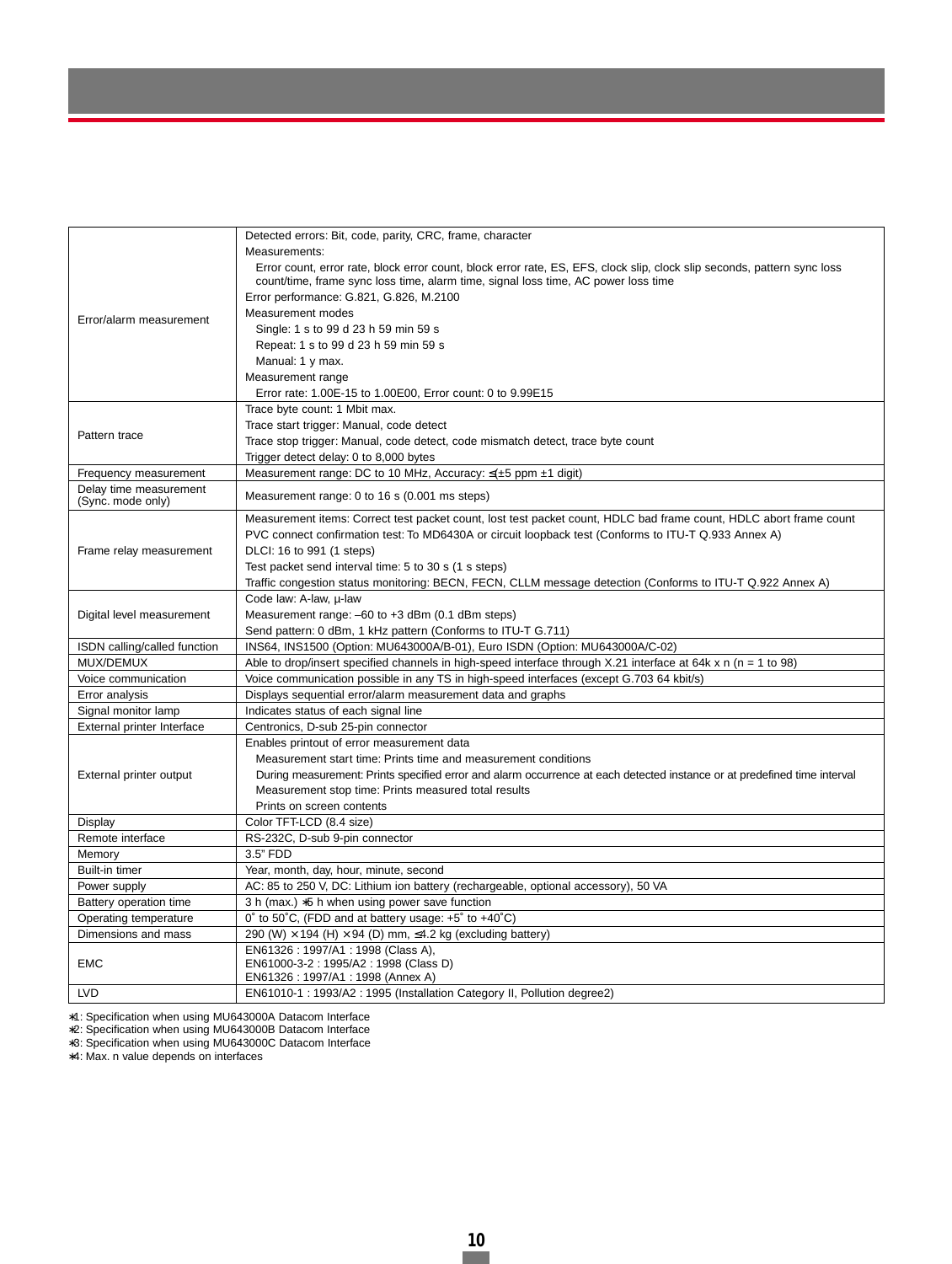## **Ordering Information**

Please specify model/order number, name and quantity when ordering.

| Model/Order No. | Name                                                                        |  | Remarks                                             |
|-----------------|-----------------------------------------------------------------------------|--|-----------------------------------------------------|
|                 | <b>Main frame</b>                                                           |  |                                                     |
| MD6430A         | Network Data Analyzer                                                       |  |                                                     |
|                 |                                                                             |  |                                                     |
|                 | <b>Standard accessories</b>                                                 |  |                                                     |
|                 | Power cord:<br>1 pc                                                         |  |                                                     |
| G0104           | ADP60WB-24.0 AC Adapter:<br>1 pc                                            |  | 100 to 240 Vac/24 Vdc converter                     |
| Z0406A          | Touch pen:                                                                  |  | For touch panel                                     |
| Z0402A          | 1 pc                                                                        |  |                                                     |
|                 | Protective cover:<br>1 pc                                                   |  | Protects display                                    |
| W1542AE         | MD6430A operation manual:<br>1 copy                                         |  | Includes MU643000A/B/C                              |
| W1543AE         | MD6430A remote control operation manual:<br>1 copy                          |  | Includes MU643000A/B/C                              |
| Z0417           | MD6430A sample program:<br>1 pc                                             |  | Remote sample program                               |
| Z0403A          | Belt with hook:<br>1 pc                                                     |  | MD6430A carrying belt                               |
|                 | Units                                                                       |  |                                                     |
| MU643000A       | Datacom Interface Unit                                                      |  | For Europe and Japan                                |
| MU643000B       | Datacom Interface Unit                                                      |  | For Japan                                           |
| MU643000C       | Datacom Interface Unit                                                      |  | For Europe                                          |
|                 | <b>Options</b>                                                              |  |                                                     |
| MD6430A-01      | <b>GPIB</b>                                                                 |  | With GPIB cable 2 m                                 |
| MU643000B-01    | JT-Q921/Q931 ISDN signaling                                                 |  |                                                     |
| MU643000A-02    | ETSI ISDN signaling                                                         |  |                                                     |
| MU643000B-01    | JT-Q921/Q931 ISDN signaling                                                 |  |                                                     |
| MU643000C-02    | ETSI ISDN signaling                                                         |  |                                                     |
| MU643000A-22    | CAS/FAS option                                                              |  | For Europe and Japan                                |
| MU643000B-22    | CAS/FAS option                                                              |  | For Japan                                           |
| MU643000C-22    | CAS/FAS option                                                              |  | For Europe                                          |
|                 | <b>Optional accessories</b>                                                 |  |                                                     |
| J1026A          | GPIB cable (for MD6430A-01's accessory), 2 m                                |  |                                                     |
| Z0404A          | Lithium ion battery pack                                                    |  | Battery pack for main frame                         |
| B0441           | Hard carrying case                                                          |  |                                                     |
| B0442           | Soft carrying case                                                          |  | Attach case type (440W x 310H x 110D)               |
| B0443           | Rack mount kit                                                              |  |                                                     |
| A0006           | Headset                                                                     |  |                                                     |
| J0654A          |                                                                             |  | For remote control of main frame                    |
| J0661A          | Serial interface cross cable [D-Sub 9-pin (female) D-Sub 9-pin (male)], 2 m |  | For remote control of main frame                    |
| J0920B          | RS-232C straight cable [D-Sub 9-pin (female) D-Sub 25-pin (male)], 2 m      |  | For remote control of main frame                    |
|                 | Cross cable [D-Sub 9-pin (female) D-Sub 25-pin (male)], 3 m                 |  |                                                     |
| J0913A          | Measurement cable [D-Sub 25-pin (male) • half pich 36-pin], 2 m             |  | For V.24/V.28                                       |
| J0914A          | Measurement cable [V.35 connector (male) • half pitch 36-pin), 2 m          |  | For V.35                                            |
| J0915A          | Measurement cable [D-Sub 37-pin (male) • half pitch 36-pin], 2 m            |  | For V.36/RS-449                                     |
| J0916A          | Measurement cable [D-Sub 15-pin (male) • half pitch 36-pin], 2 m            |  | For X.20/X.21 (Using B terminal as ST1 output type) |
| J0945           | Measurement cable [D-Sub 15-pin (male) • half pitch 36-pin], 2 m            |  | For X.20/X.21 (Using B terminal as ST2 input type)  |
| J0929           | Cross measurement cable [D-Sub 15-pin (male) half pitch 36-pin], 2 m        |  | For X.20/X.21 MUX/DEMUX                             |
| J0388B          | DCE/DTE conversion adapter (D-Sub 25-pin)                                   |  | For V.24/V.28                                       |
| J0390           | DCE/DTE conversion adapter (D-Sub 34-pin)                                   |  | For V.35                                            |
| J0392B          | DCE/DTE conversion adapter (D-Sub 37-pin)                                   |  | For V.36/RS-449                                     |
| J0917A          | TTL/CMOS connection box*1                                                   |  | I/O connector: BNC type                             |
| J0923           | Measurement cable (both-end Amphenol, half pitch 36-pin), 1 m               |  | For connection between MD6430A to TTL/CMOS          |
| J0463C          | Measurement cable [both-end 8-pin modular (RJ45) with shield], 2 m          |  | <b>For 192k</b>                                     |
| J0959B          | Measurement cable (RJ45 8-pin modular-clip), 2 m                            |  | For 192k                                            |
| J0844A          | ISO10173 cable [both-end 8-pin modular (ISO10173)], 2 m                     |  | For 1.5M, 2M                                        |
| J0127B          | Coaxial cord (BNC-P-RG58A/U-BNC-P), 2 m                                     |  | For 2M, 6M                                          |
| J0538           | Coaxial cord (3CV-CPP-3CV)                                                  |  | For 6M                                              |
| J0960B          | Measurement cable (Mini-BANTAM-clip), 2 m                                   |  | For 64k, 2M CMI                                     |
| J0921B          | Measurement cable [8-pin modular (ISO10173) · M-1PS], 2 m                   |  | For 1.5M, 2M                                        |
| J0922B          | Measurement cable (Mini-BANTAM-M-1PS), 2 m                                  |  | For 64k, 2M CMI                                     |
| J0924B          | Measurement cable (Mini-BANTAM-I-214APS), 2 m                               |  | For external input clock $(64k + 8k)$               |
| J0930           | Measurement cable (Mini-BANTAM-M-3912), 2 m                                 |  | For 64k (Siemens type)                              |
| J0538           | Coaxial cord (C-H3T type A plug-BNC), 2 m                                   |  | For 6M                                              |
| J0946A          | Measurement cable [8-pin modular (ISO10173) M-3912], 1 m                    |  | For 1.5M/2M                                         |
| J0946B          | Measurement cable [8-pin modular (ISO10173) • M-3912], 2 m                  |  | For 1.5M/2M                                         |
| J0950           | Measurement cable [8-pin modular (ISO10173) • clip], 2 m                    |  | For 1.5M/2M                                         |